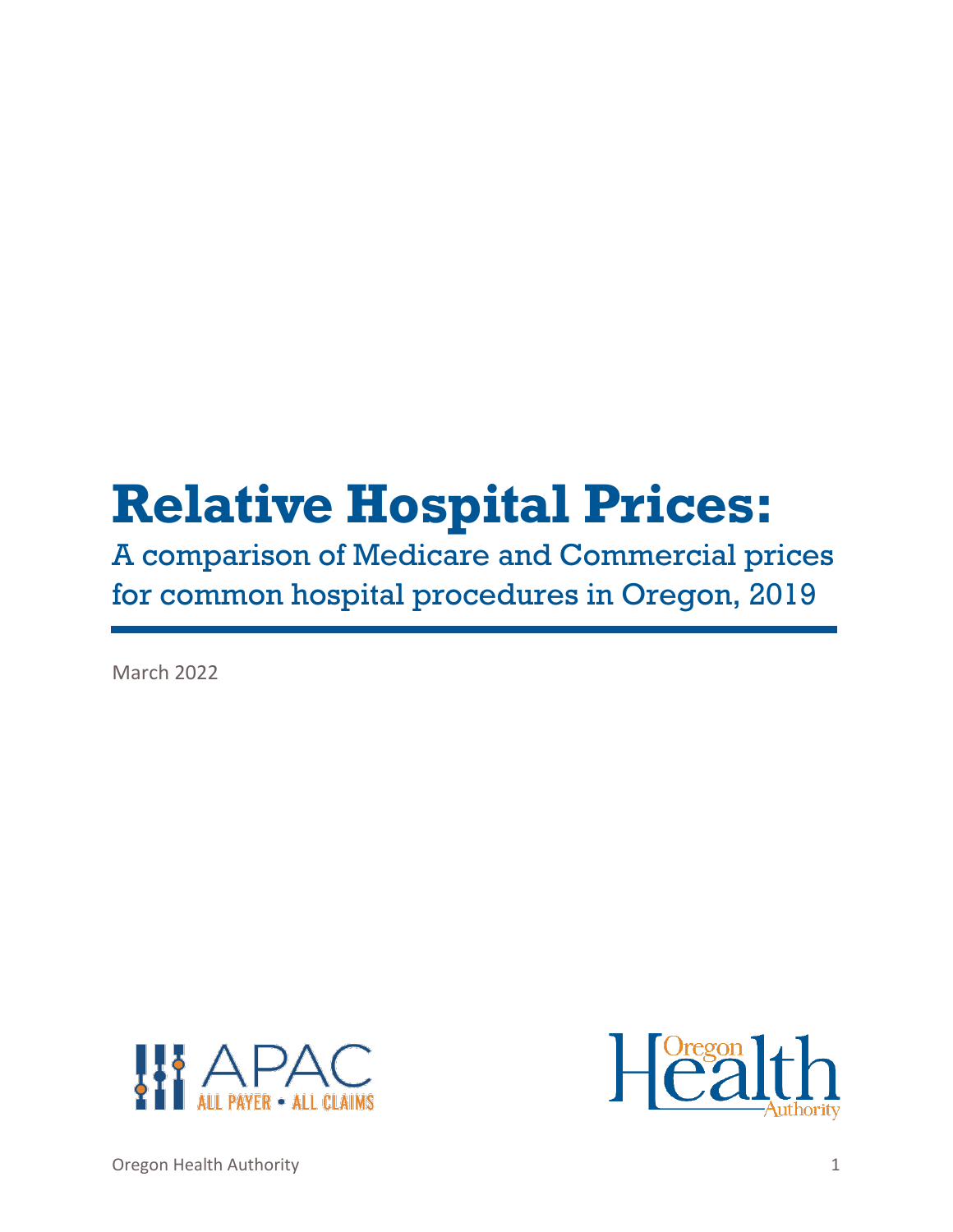## <span id="page-1-0"></span>**Executive Summary**

In 2019, commercial insurance plans in Oregon paid more than Medicare for the same hospital services. Commercial plans paid a weighted average 178% of the comparable Medicare fee-for-service (FFS) rate for inpatient hospital services and 247% for outpatient hospital services.

These price disparities translate to an additional \$221 million paid by commercial insurance companies above the Medicare FFS rate for the common hospital inpatient procedures examined in this report, and an additional \$400 million paid for outpatient procedures.

If commercial prices for inpatient and outpatient hospital services were capped at twice the amount Medicare pays (200% of the Medicare FFS rate), cost savings in Oregon could be almost \$200 million per year.

High health care costs can lead to stagnant wage growth, less generous health insurance benefits, and great financial risk for individuals due to illness, as well as difficulties affording health care premiums, deductibles, and copays. Health care also takes up increasing shares of state and federal budgets, competing for funding against other valuable services such as education and infrastructure.

<span id="page-1-1"></span>Prices and potential savings for specific inpatient and outpatient hospital procedures can be explored in an online dashboard.

> Click here to explore the data dashboard: 2019 Relative Hospital **Prices Report**

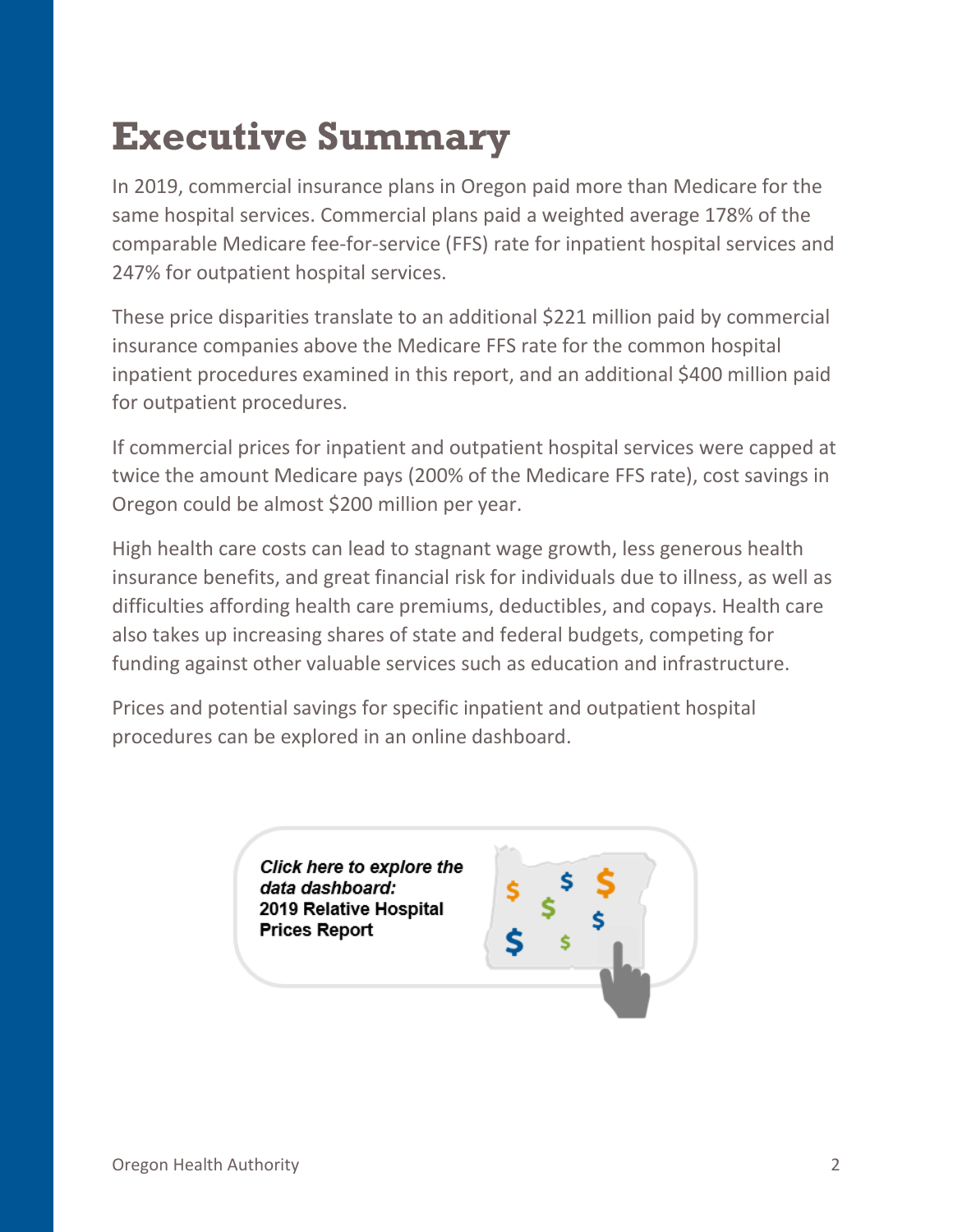## **Table of Contents**

#### Suggested Citation

Oregon Health Authority. Relative Hospital Prices: A comparison of Medicare and Commercial prices for common hospital procedures in Oregon, 2019. Portland, Oregon. March 2022.

#### Data Source

Data from the Oregon All Payer All Claims database, Release 4, refreshed Q1 2021. Medicare Fee For Service 2019 data are preliminary and subject to change.

#### **Questions**

For questions about this report, please contact: [HealthCare.CostTarget@dhsoha.state.or.us](mailto:HealthCare.CostTarget@dhsoha.state.or.us)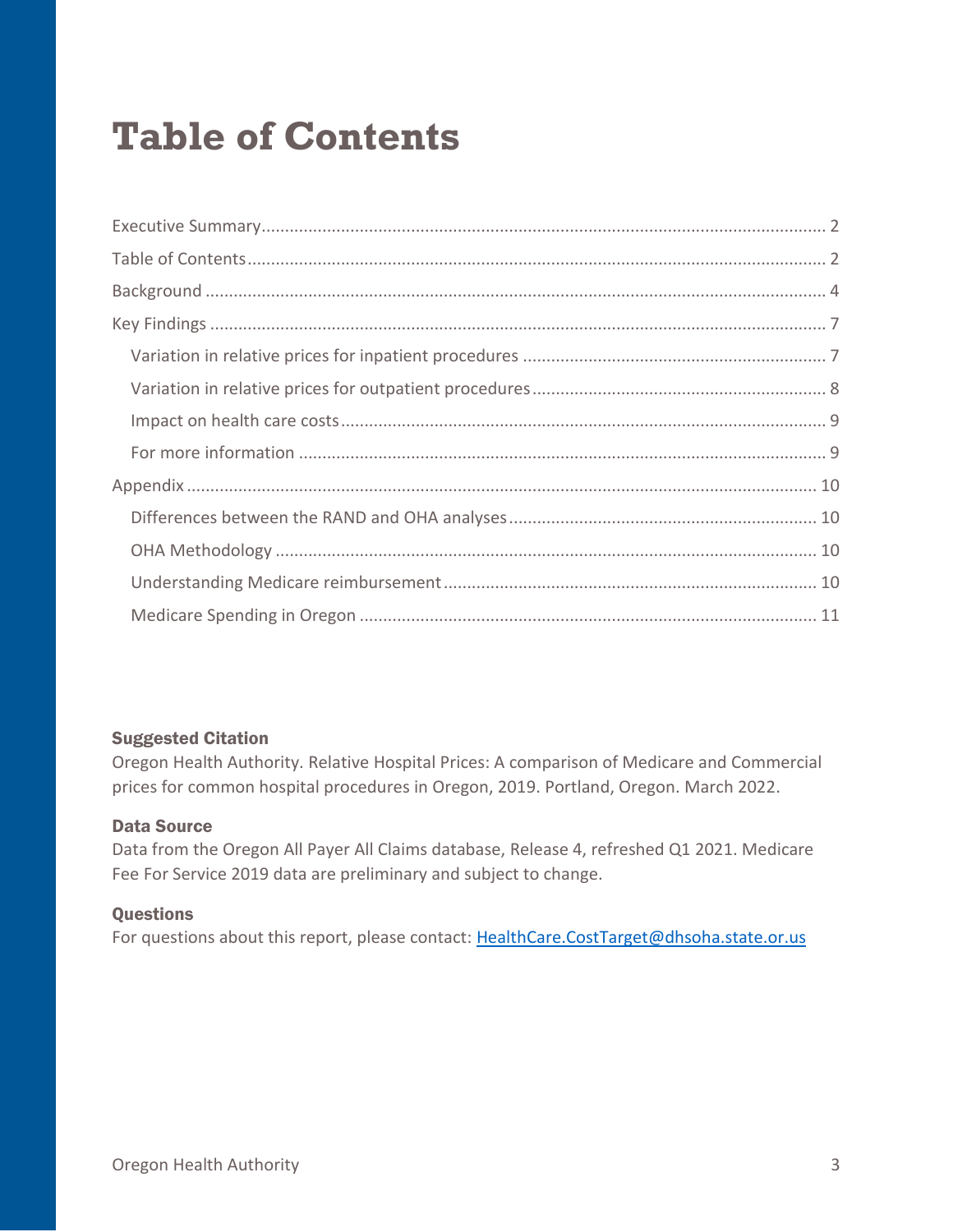## <span id="page-3-0"></span>**Background**

According to the Oregon Health Insurance Survey, almost half (49.3%) of people in Oregon receive their health insurance from a private, employer-sponsored health care plan.  $^1$ Nationally, among those that are privately insured, hospital care accounts for 36% of all health care expenditures. 2

The high costs of health care, and associated high payments made by private health plans ("commercial" insurance), can significantly impact patients. As the cost of health care grows, patient responsibility amounts such as deductibles and co-payments continue to grow as well. The average deductible for a single person in Oregon was \$1,958 in 2019 and has grown by 51% since 2013. <sup>3</sup>

Commercial insurance can absorb price increases by increasing premiums and patient responsibility amounts, while public payers such as Medicare and Medicaid are limited in their capacity to pass costs on to patients by a variety of state and federal laws. Due to these limitations, increases in health care prices can lead to public payers reducing eligibility or restricting services to try to stay within their program budget.

For many consumer goods, price can be a proxy for quality and price increases are justified by the high quality of the goods or service. However, it has been shown that often high prices of heath care are not connected to better outcomes, but rather the effects of market consolidation and market power. As a recent JAMA article noted: *4*

*Given these issues and evidence of the effect of consolidation on prices, it is likely that many instances of high prices reflect market power as opposed to the efficient pricing of highquality care. Significant harms arise from high, market power-driven prices at both the individual and societal levels.* 

The authors noted harms to individuals including stagnant wage growth, less generous health insurance benefits, and greater financial risk due to illness. Societal harms include a larger share of state and federal budgets devoted to health care, competing for funding against other valuable services such as education and infrastructure.

<https://www.oregon.gov/oha/HPA/ANALYTICS/Pages/Insurance-Data.aspx> <sup>2</sup> Centers for Medicare and Medicaid Services (2020). National Health Expenditure Data, 2019. Table 4.

https://www.cms.gov/Research-Statistics-Data-and-Systems/Statistics-Trends-and

-Reports/NationalHealthExpendData

<sup>&</sup>lt;sup>1</sup> Oregon Health Insurance Survey. Insurance coverage by type, 2019.

<sup>&</sup>lt;sup>3</sup> Agency for Healthcare Research and Quality (2019). Medical Expenditure Panel Survey (MEPS)- Insurance Component, 2013-2019; Tables II.F.1, II.F.2, X.F.1, and X.F.2

<sup>4</sup> Chernew ME, Pany MJ. (2021) Regulation of Health Care Prices: The Case for Backstop Price Caps in Commercial Health Care Markets. *JAMA.* 2021;325(9):817–818. doi:10.1001/jama.2020.26821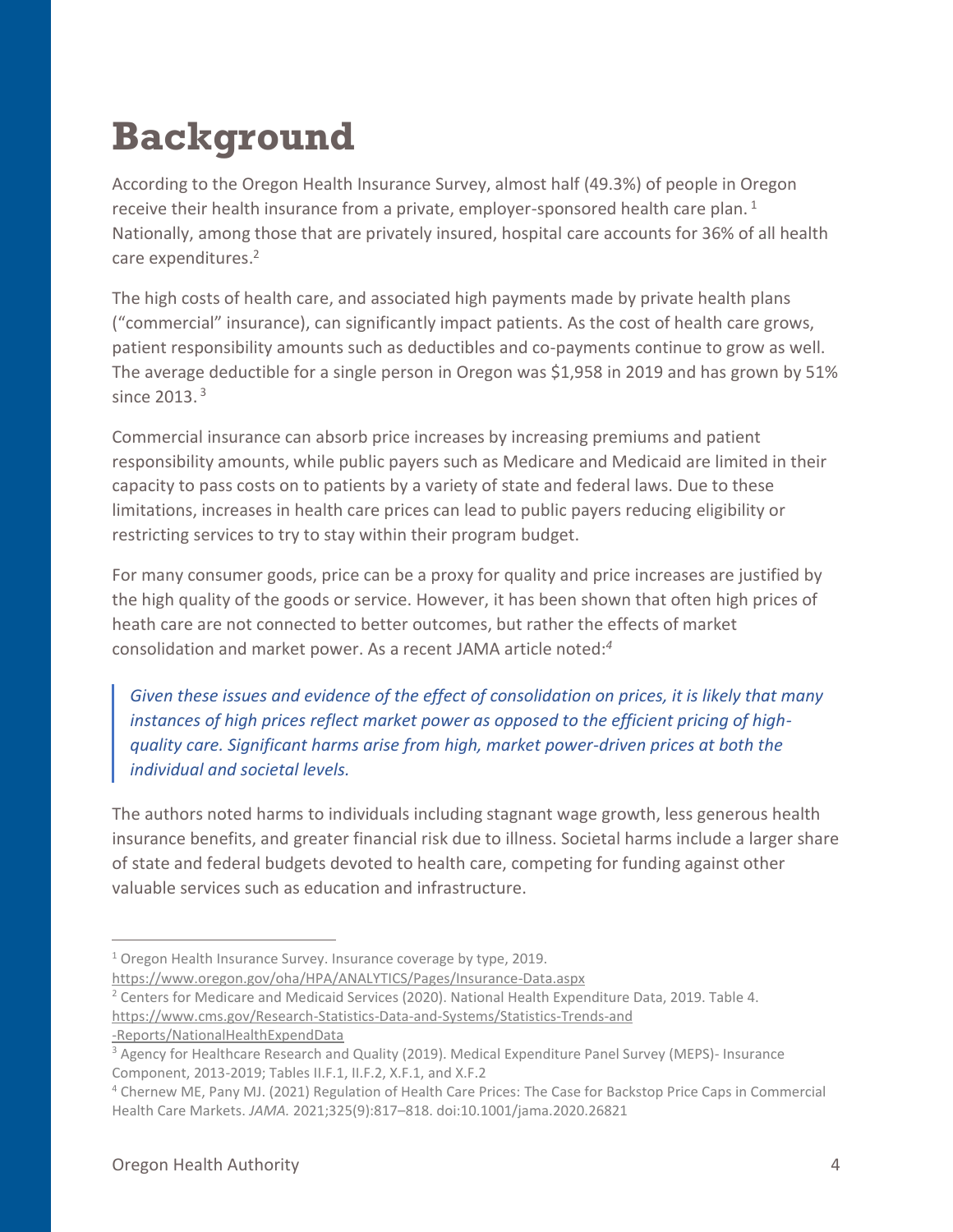### **Nationwide Evaluation of Health Care Prices Paid by Private Health Plans**

The RAND Corporation has published a series of research papers under their Hospital Price Transparency Study examining the prices paid by private health plans for hospital services and comparing those prices to the Medicare payment amount for the same service.<sup>5</sup> The purpose of these papers is to provide price transparency and analysis using Medicare prices as a reference point. The reports analyzed hospital claims data and reported relative prices of hospital services in terms of a percentage of the average Medicare price.

In a recent iteration of this research, RAND included limited Oregon-specific data and reported relative prices of hospital services in terms of a percentage of the average Medicare price for the state. Overall, RAND reported that in 2018, commercial insurance paid 219% of Medicare prices for inpatient services and 265% of Medicare prices for outpatient services in Oregon.<sup>6</sup>





In a January 2022 report, the Congressional Budget Office (CBO) found that commercial insurers' per-person spending on hospital and physician services has grown more quickly than spending by the Medicare Fee For Service program, and that the main reason for this growth is the rapid increase in the prices that commercial insurers pay for these services.<sup>7</sup>

CBO found that increases in the prices that commercial insurers pay are associated with increases in premiums for employers or employees, increases in out-of-pocket costs for members, reductions in covered benefits, slowdowns in wage growth for employees, or declines in firms' profits.

<sup>5</sup> <https://www.rand.org/health-care/projects/price-transparency/hospital-pricing.html>

<sup>6</sup> Whaley, CM.Briscombe, B, Kerber R, O'Neil Bl, and Kofner A (2020) Nationwide Evaluation of Health Care Prices Paid by Private Health Plans: Findings from Round 3 of an Employer-Led Transparency Initiative. Santa Monica, CA: RAND Corporation, [https://www.rand.org/pubs/research\\_reports/RR4394.html](https://www.rand.org/pubs/research_reports/RR4394.html)

<sup>&</sup>lt;sup>7</sup> Congressional Budget Office (CBO) (2022). The Prices that Commercial Health Insurers and Medicare Pay for Hospitals' and Physicians' Services. <https://www.cbo.gov/system/files/2022-01/57422-medical-prices.pdf>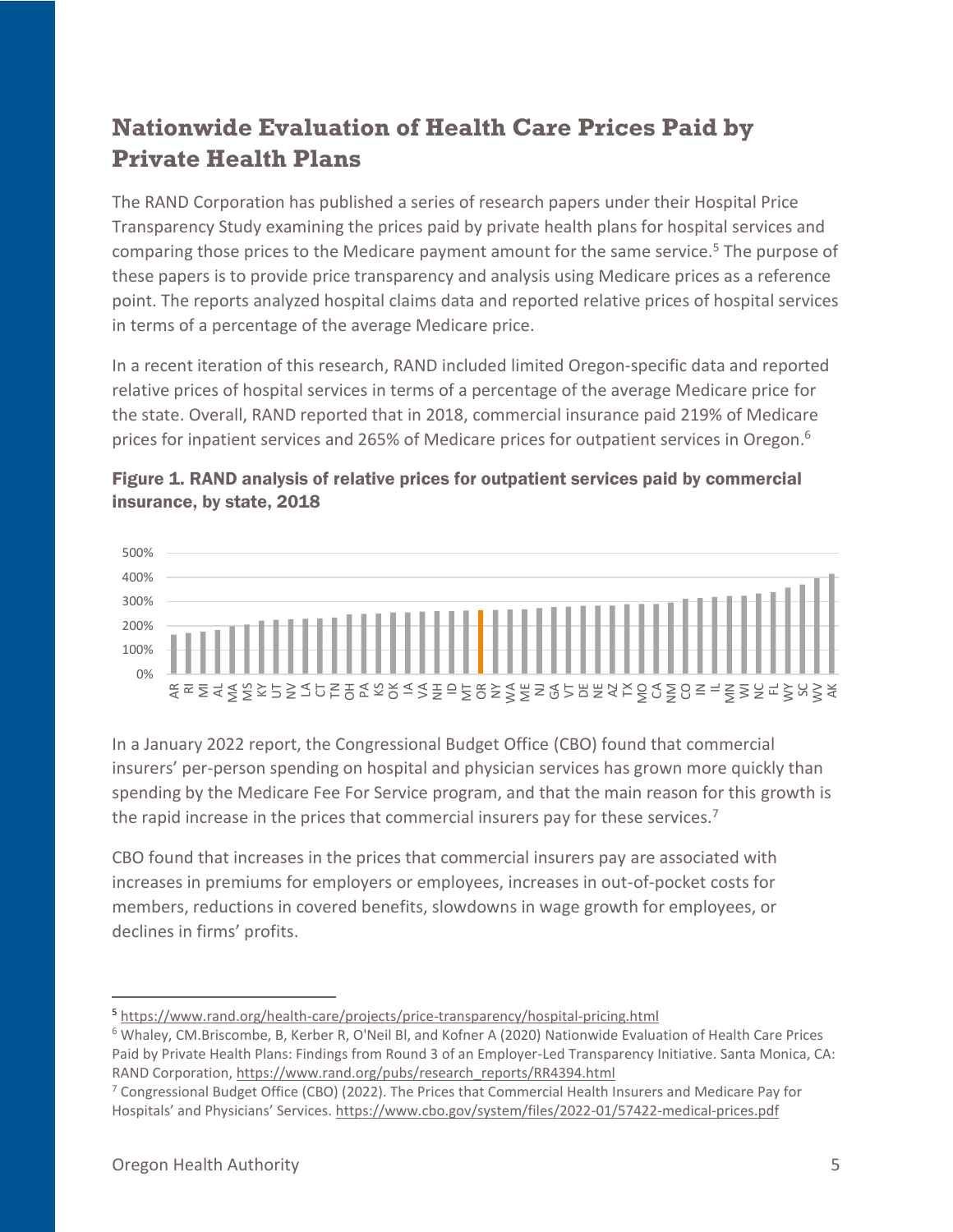

Figure 2. CBO analysis of average annual growth rates of spending and prices for hospital services, 2013 to 2018.

From 2013 to 2018, commercial insurers' spending per person on inpatient and outpatient hospital care and physicians' services grew by an average of 3.2% each year. Prices rose by an average of 2.7% each year, about 1 percentage point faster than average inflation during that period (as measured by the change in the gross domestic product price index).

Per-person spending grew more slowly for the Medicare Fee For Service program than for commercial insurers during this time period, 1.8% a year on average. This spending growth also stemmed mostly from price increases, which rose by an average of 1.3% a year.

### **Building on the RAND Analysis**

Analyzing prices across markets is crucial for Oregon to achieve its health care cost containment goals put forth by the Oregon Legislature and implemented by the Health Care Cost Growth Target program.<sup>8</sup> This analysis reports metrics similar to the RAND and CBO reports but uses more complete and comprehensive data for the Oregon market to provide transparency around the relative prices paid by commercial insurance in comparison with Medicare fee-forservice rates. This report also provides more granular detail about price differences between specific inpatient and outpatient services.

<span id="page-5-0"></span>We did not attempt to directly replicate the study produced by RAND, but instead leveraged existing procedure groupings and methods established for the Oregon Hospital Payment Report program to conduct a relative price analysis. See the Appendix below for key differences between the RAND analysis and the Oregon Health Authority analysis and methodology.

<sup>8</sup> <https://www.oregon.gov/oha/HPA/HP/Pages/Sustainable-Health-Care-Cost-Growth-Target.aspx>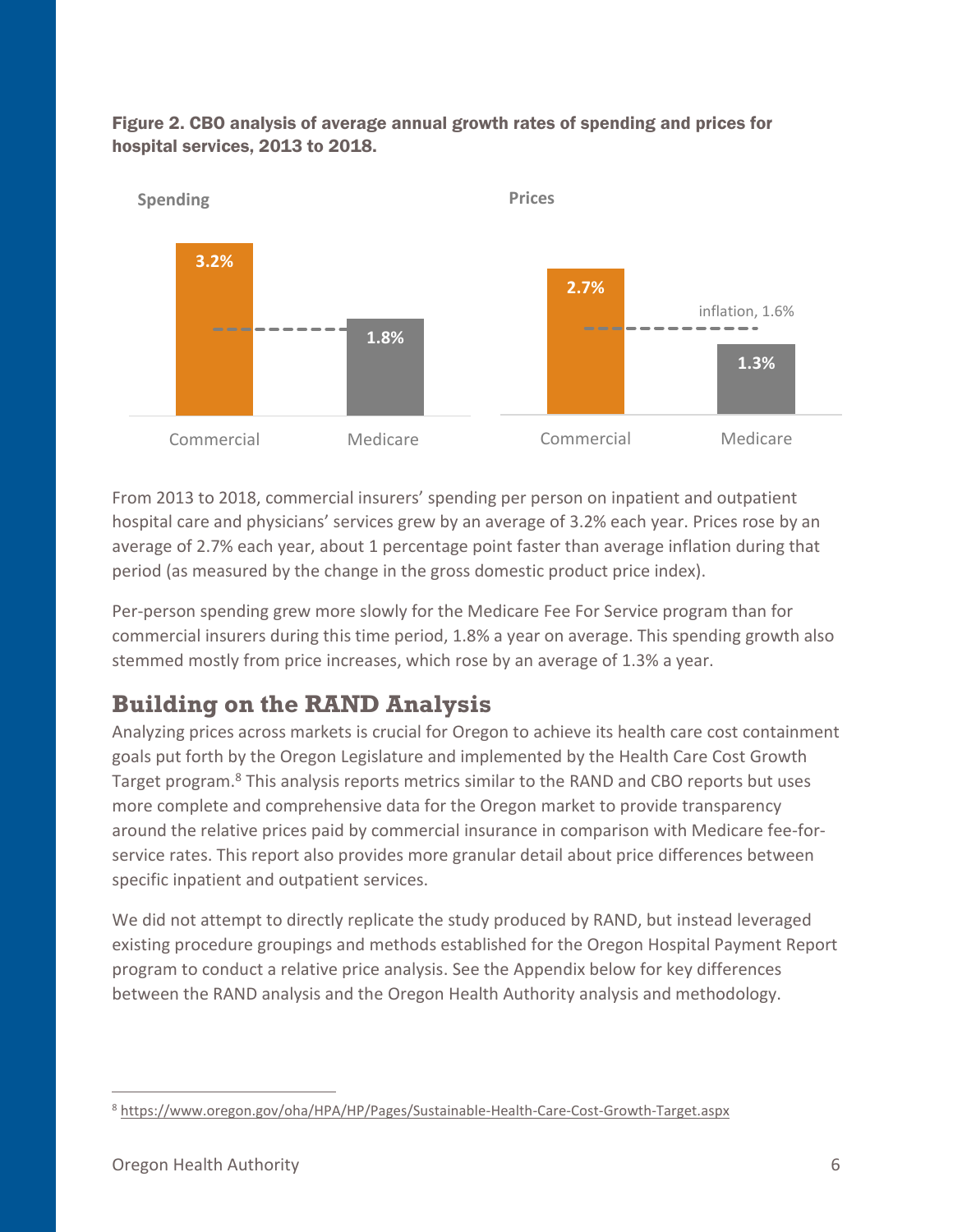## **Key Findings**

In 2019, private health insurance in Oregon paid a weighted average 178% of Medicare FFS for equivalent inpatient services and a weighted average 247% for equivalent outpatient services.



Figure 3. Weighted average of commercial prices relative to Medicare FFS, 2019

% of Medicare FFS

#### <span id="page-6-0"></span>**Variation in relative prices for inpatient procedures**

While all commercial insurance prices for hospital procedures are higher than Medicare FFS prices, the difference in prices varies by procedure. For inpatient procedures, prices range from 110% of Medicare FFS for closed reduction-internal fixation (CRIF), an orthopedic surgery, to around 230% of Medicare FFS for percutaneous transluminal coronary angioplasty (PTCA) and mastectomies. The highest and lowest priced inpatient procedures in 2019 were surgical.





<sup>%</sup> of Medicare FFS

\*Procedure was performed less than 30 times in the Medicare or Commercial market in 2019.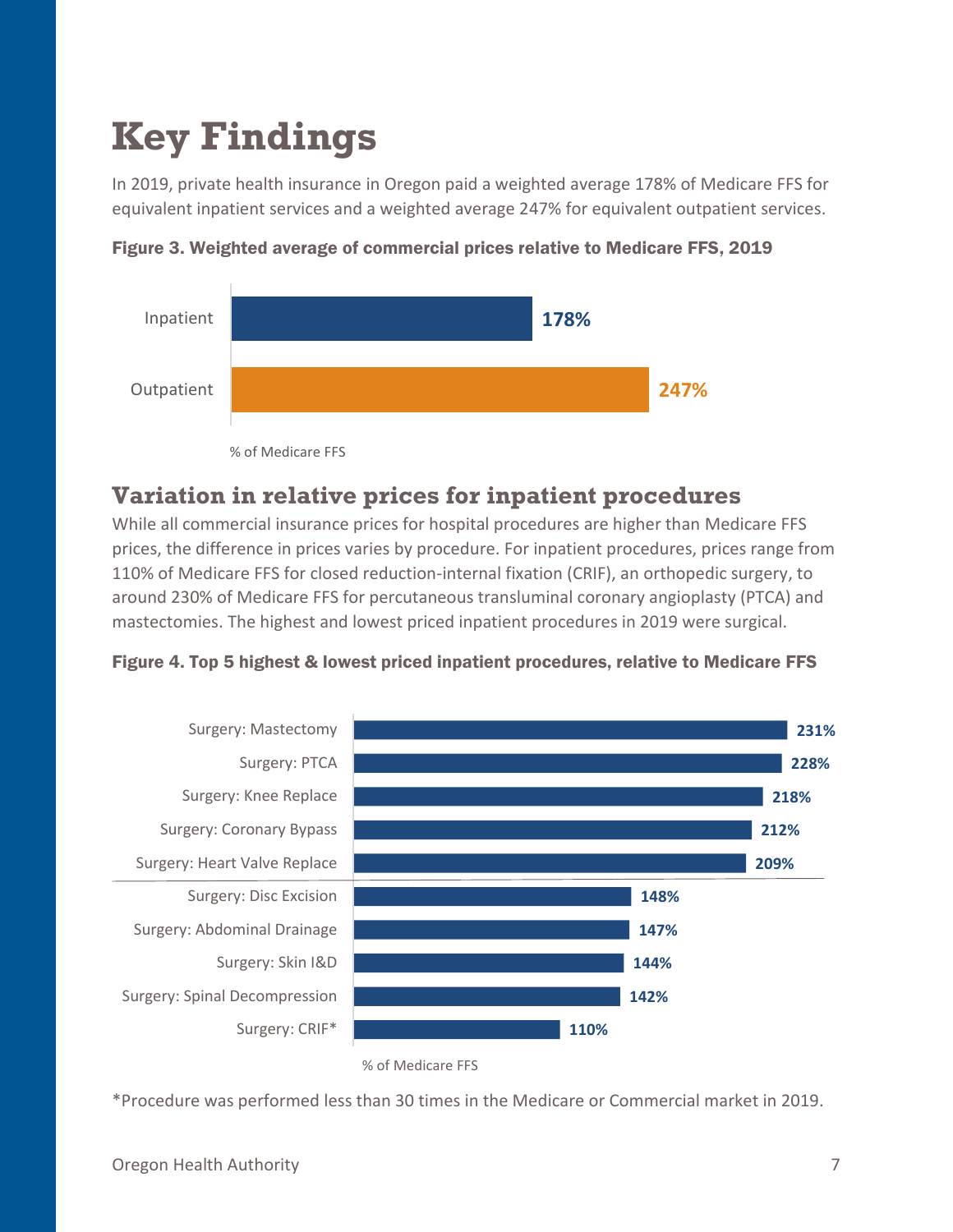There is less overall variation between Medicare FFS and commercial prices for inpatient procedures than outpatient procedures. This is likely due to the commercial insurance industry adopting similar reimbursement strategies to Medicare by making lump payments for entire hospital stays based on MS-DRGs, rather than paying for individual components of the inpatient stay.

Variation is further limited because complex and complicated hospital admissions are isolated to the few large urban hospitals. Smaller or rural hospitals will transfer high acuity patients, ultimately reducing the overall diversity of discharges across the state.

#### <span id="page-7-0"></span>**Variation in relative prices for outpatient procedures**

The variation in relative price is much wider for outpatient procedures, ranging from 148% of Medicare FFS for surgical nerve blocks to almost 1800% of Medicare FFS for surgical lesion removal.



#### Figure 5. Top 5 highest & lowest priced outpatient procedures, relative to Medicare FFS

\*Procedure was performed less than 30 times in the Medicare or Commercial market in 2019.

There is more variation in commercial insurance prices for outpatient services than inpatient services, because there is more variety in types of outpatient services. Outpatient services are also less concentrated in large hospitals, with most smaller hospital clinics offering a full range of outpatient services. However, smaller hospitals may not have enough utilization of some services to offset costs, leading smaller hospitals to negotiate for higher payments from commercial carriers.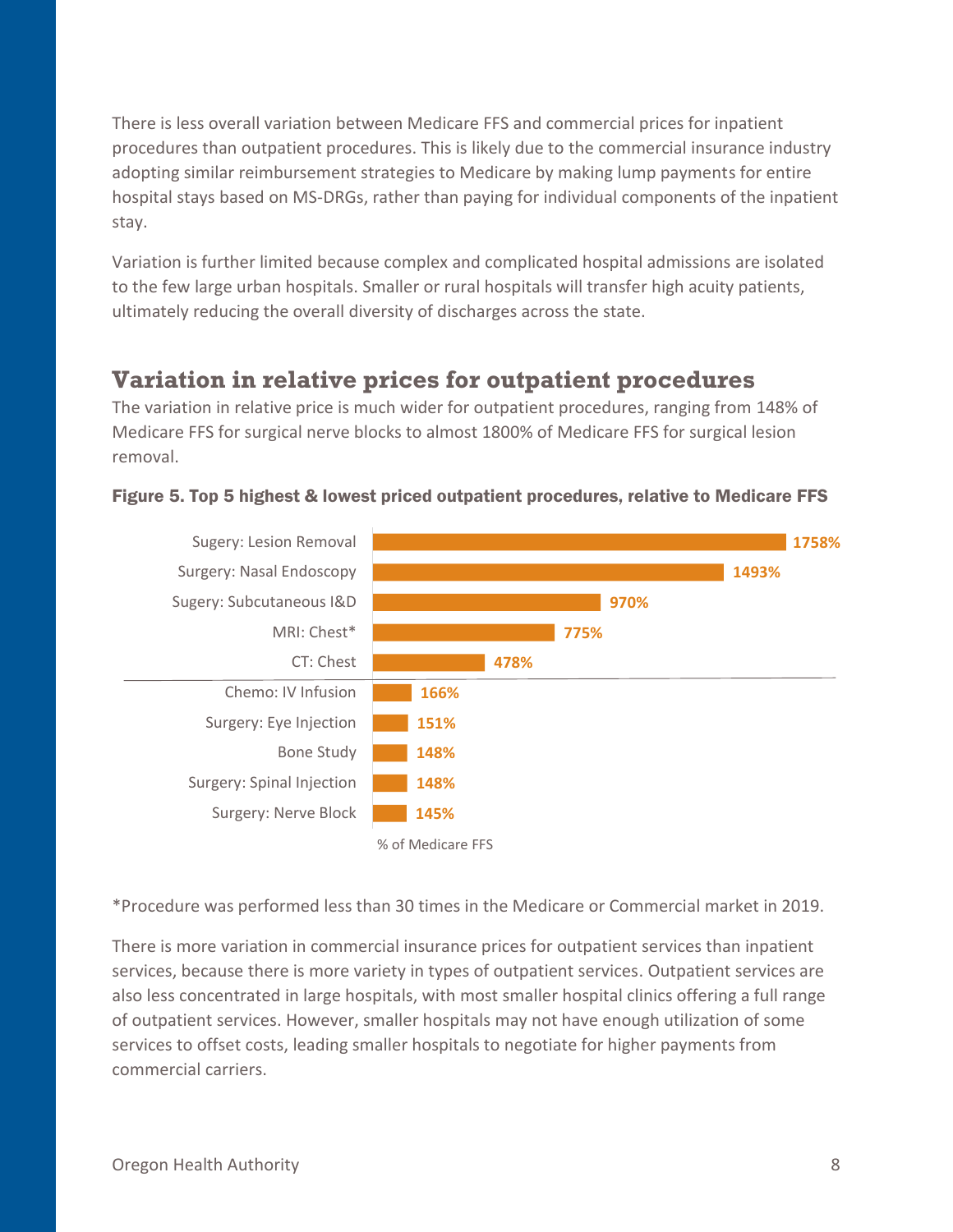#### <span id="page-8-0"></span>**Impact on health care costs**

Overall, commercial insurers paid more than double what Medicare FFS would have spent for the same hospital services. If commercial insurers had paid for every hospital service included in this analysis using the Medicare FFS rates, the total paid amount in 2019 would have been reduced by \$221 million for inpatient services and \$400 million for outpatient services. If commercial payers continued to pay more than Medicare FFS but closed the gap slightly, savings would result. Even if commercial payers had paid 200% of Medicare FFS rates for every procedure we measured, the cost savings in 2019 would still have been \$21 million for inpatient and \$161 million for outpatient services. See Figure 6 below.

Potential savings are higher for outpatient services than inpatient services because the commercially insured population uses more outpatient services than the Medicare population.





#### <span id="page-8-1"></span>**For more information**

The full list of procedures and corresponding price comparisons between commercial and Medicare FFS, as well as estimates of potential savings are available in an online dashboard. More information about how commercial prices for these procedures vary by hospital across Oregon is also available in an online dashboard.

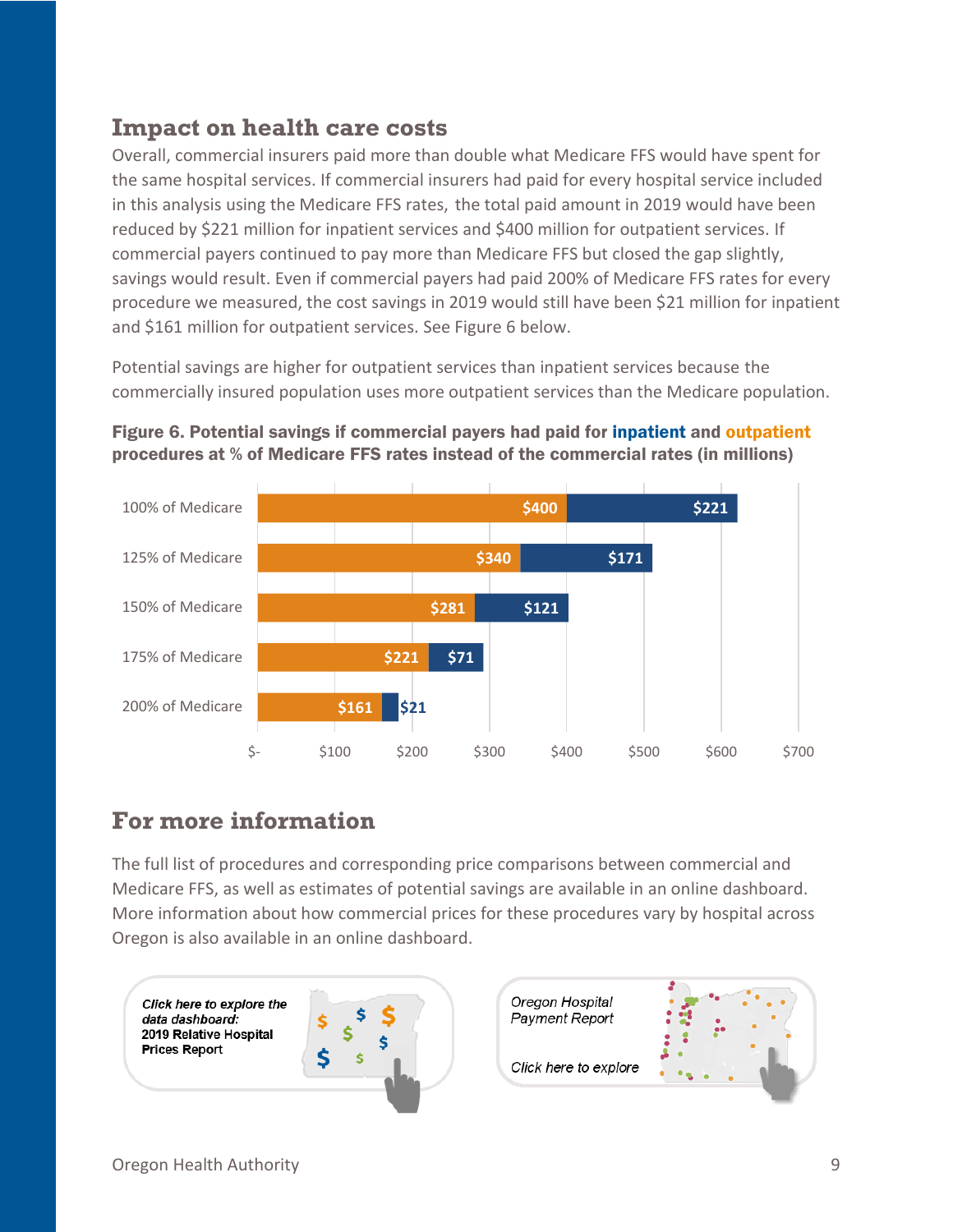## <span id="page-9-0"></span>**Appendix**

### <span id="page-9-1"></span>**Differences between the RAND and OHA analyses**

**Identifying Procedures:** The RAND report identifies services by MS-DRGs or Ambulatory Payment Classifications (APCs) which are categories of services defined by the Centers for Medicare and Medicaid Services. The hospital price reporting performed by OHA also aggregates similar procedures into categories but does so at a more granular level than MS-DRG or APC. An example of the difference in categorization between the two reports is that the RAND report produces a single price for MS-DRG 470: major joint replacement of the hip or knee, whereas OHA produces separate prices for knee replacements and for hip replacements.

**Calculating Prices**: the RAND report calculates a standardize price in a way that is similar to producing an average, i.e., the total sum of payments in a given MS-DRG or APC is divided by the number of units provided. OHA does not calculate an average, but rather uses the median, or 50<sup>th</sup> percentile observation, as the service price.

### <span id="page-9-2"></span>**OHA Methodology**

Since 2015, OHA has reported annually on the median amount paid by private insurance plans for the most common hospital inpatient and outpatient services. Using the established methodology for the Oregon Hospital Payment Report, we analyzed Oregon's All Payer All Claims (APAC) data from 2019 and derived median paid amounts for 39 inpatient procedures and 86 outpatient procedures for both the commercial insurance market and the Medicare fee for service market. Paid amounts for procedures were then weighted by frequency to create an overall weighted average paid amount for inpatient and outpatient services. The sum of the weighted paid amounts results in the overall weighted average.

Details about the underlying methodology for reporting median paid amounts and the inpatient and outpatient procedures are available online at: <https://www.oregon.gov/oha/HPA/ANALYTICS/Pages/Hospital-Reporting.aspx>

### <span id="page-9-3"></span>**Understanding Medicare reimbursement**

It is important to understand how Medicare sets reimbursement rates when interpreting relative price information. Medicare sets rates differently depending on the type of service.

**Hospital Inpatient Services:** Medicare uses the Inpatient Prospective Payment System (IPPS). This system assigns a base payment rate to each of 761 categories —called MS-DRGs— of hospital services CMS defines. Any patient discharged from the hospital will have their service categorized as one of these predefined MS-DRGs. The base payment then has adjustments for labor costs and case mix applied, based on local geographic factors. This adjusted payment amount can be modified further by a variety of add-on payments and incentive payments